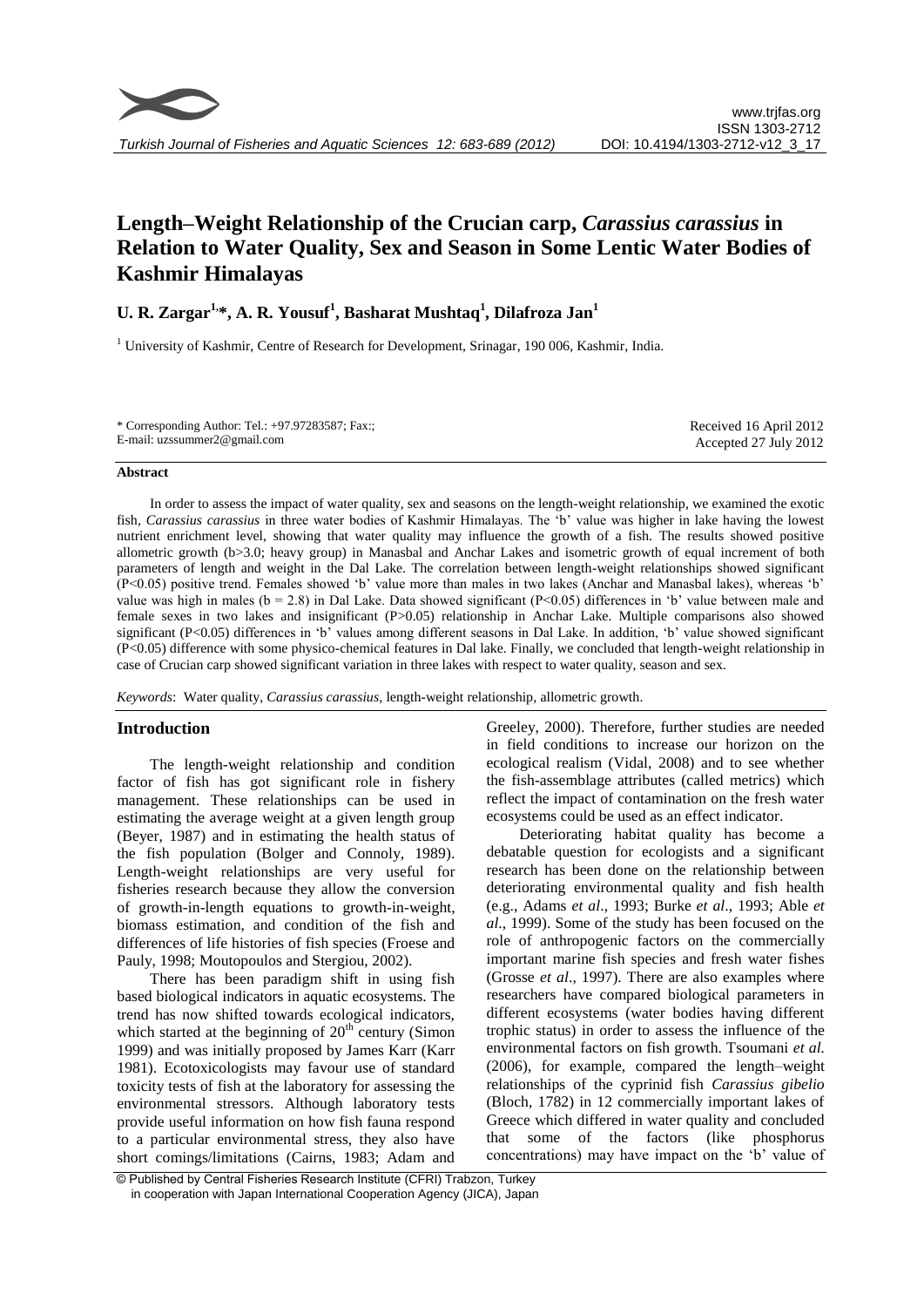length-weight relationship.

The fresh water bodies of the Kashmir Himalayas has got great commercial importance. The ecology of these lakes has changed considerably in the last few decades due to illegal encroachments, tourism, and other human activities, which has resulted in decreased water quality. Consequently, these factors are expected to have an adverse effects on fishes both physiologically and morphologically. In this scenario, limnologists as well as aquatic biologists in this part of world are concerned about the ecological impact of deteriorating environmental conditions on aquatic fauna.

Although fish condition is relatively wellstudied aspect in fish of Kashmir Himalaya, very few studies have related it with water quality and trophic status of lake ecosystems. It is therefore necessary to have an assessment of overall impact of an altered environment on different aspects of fish. In order to fill this gap we framed a plan to assess the impact of altered water quality on the condition based indices (here length-weight relationship) which are also known as qualitative health indicators of a fish.

The overarching goal of our study was to evaluate the impact of deteriorating water quality on the length-weight relationship of the fish and for this purpose; we analyzed the fish in three valley lakes showing differences in water quality. Our hypothesis was that with the increase in cultural eutrophication (cultural eutrophication is different from normal eutrophication as latter is comparatively slow and is a natural process) of lakes, water quality decreases and this in turn affects the condition-based indices (length-weight relationship). In addition, we predicted that season, sex and water quality may have an impact on length -weight relationship. This study further focused on the importance of using condition based indices to assess habitat quality and environmental stressors in lakes with different levels of nutrient enrichment. We studied Crucian carp, *Carassius carassius* as it is found in all the three lakes.

### **Materials and Methods**

### **Study Area**

The valley of Kashmir is situated in the middle of the Himalayas between the northwest and southeast (33°01′–35°00′N latitude and 73°48′–75°30′ E longitude) at an altitude  $\geq$ 1500 m above sea level. The study was carried out in 3 valley lakes, viz., the Anchar Lake (34°01′ N, 74°02′ E), Dal Lake (34°07′ N, 74°52′ E), and Manasbal Lake (34°15′ N, 74°40′E). The Anchar Lake is situated towards northwest of Srinagar city at an altitude of 1583 m (5,194 ft) with a maximum depth of 3 m. Major portion of lake is dominated by submerged and freefloating macrophytes. Three sites were selected for the present study-Anchar ghat, Anchar centre, and Anchar inlet. The Dal Lake is an urban lake that lies

to the east of Srinagar city, at the foot of Zabarwan Hills, and is situated at an average elevation of 1,583 m (5,194 ft) above sea level with a maximum depth of 6 m (20 ft). Four sites were selected at Dal Lake, namely, Hazratbal basin, Gagribal basin, Nagin, and Bud Dal. Manasbal Lake is a rural lake situated at a distance of 32 km from Srinagar city. Its length and breadth are approximately 3.2 and 1 km, respectively. The lake is situated at the altitudinal zone of 1,585- 1,600 m (5,200-5,200 ft) with a maximum depth of 13 m (43 ft). Four sites were selected at this lake, one at the centre and 3 at the periphery.

### **Physico-Chemical Features**

The physico-chemical characteristics of water were analysed as per the methods described by the Council for Scientific and Industrial Research (CSIR, 1974), Mackereth *et al.* (1978) and the American Public Health Association (APHA, 1998). Water temperature, conductivity, and transparency were recorded on the spot, whereas samples were fixed at the sampling site in accordance with the azide modification of Winkler method (APHA, 1998) for the estimation of dissolved oxygen. Measurements were made using the following equipment/method(s): water temperature, Celsius mercury thermometer calibrated up to 0.1°C; transparency, Secchi disc; hydrogen ion concentration, digital pH meter (Microprocessor pH System-1011E); conductivity, Systronics model 104 conductivity meter; total hardness, EDTA method (CSIR, 1974); total alkalinity and chloride, as per Mackereth *et al*. (1978); ammonical nitrogen, phenate method (APHA, 1998); and nitrate-nitrogen, salicylate method (CSIR, 1974).

### **Fish Collection and Biometric Analysis**

Live *C. carassius* specimens were collected either directly from the selected sampling sites with a cast net or procured from local fishermen as soon as they brought their catch to the landing centre. For biometric analysis fish total length (TL; to the nearest 1mm), standard length (ST; to the nearest 1mm), fork length (FL; to the nearest 1mm) and weight (Wt; to the nearest 1g) were calculated. In total, specimens 184 (86 males and 99 females) were collected throughout the sampling period. Of these, 51 were from Anchar Lake, 70 from Dal Lake and 64 from Manasbal Lake.

The length-weight relationship was calculated by using Le Cren's (1951) formula. The formula is as below:

 $W=aL^b$ 

where 'W' and 'L' are weight and length respectively and 'a' and 'b' are constants. For the practical purpose this relationship was expressed in its logarithmic form as: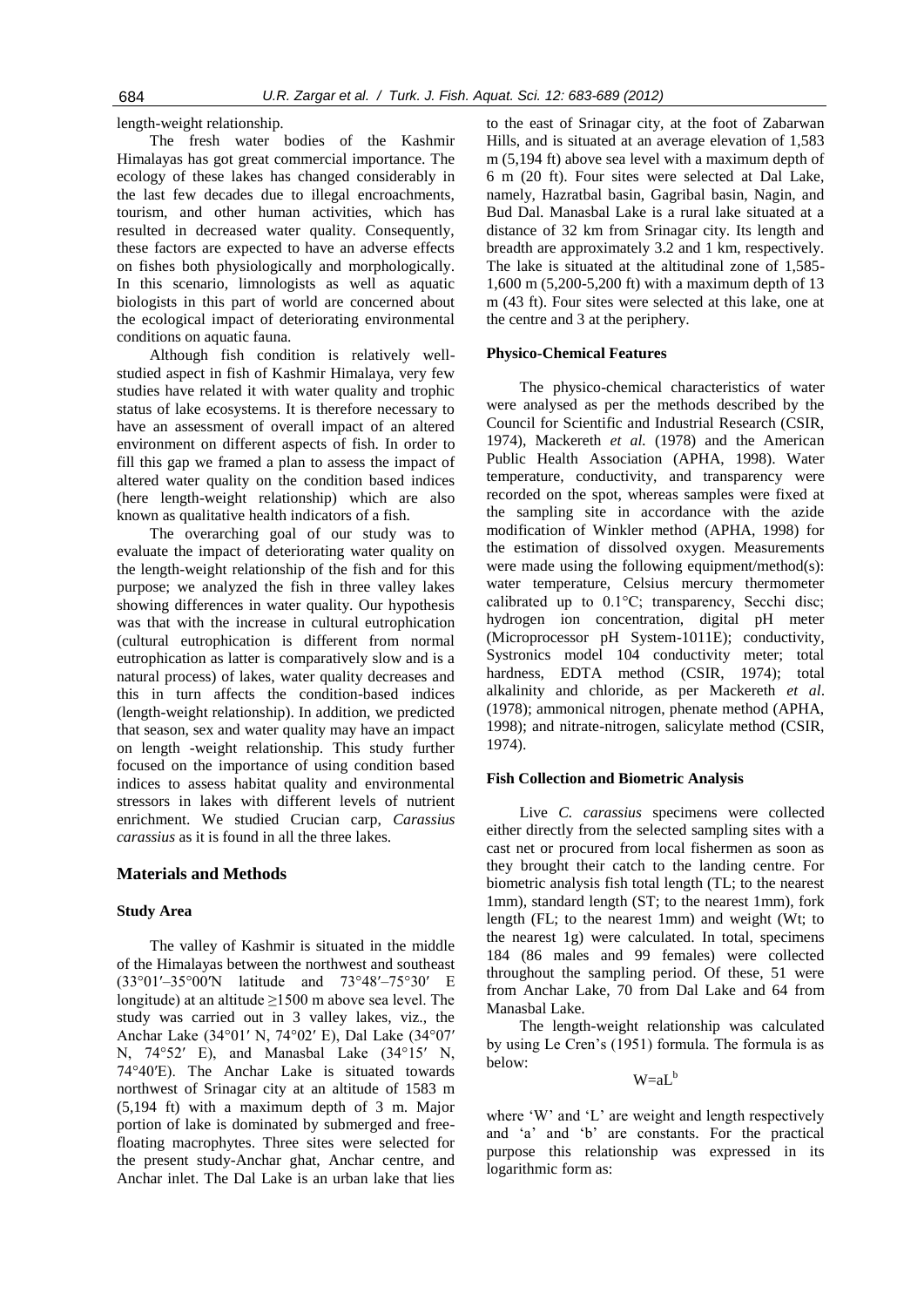Log  $W = Log a + b Log L$  (Le Cren, 1951)

The values of the constants a and b was determined by fitting a straight line to the logarithmic of L and W, or by computing them from the following normal equation:

Log a = Σlog W. Σ(log L)<sup>2</sup> – Σlog L.(Σlog L.log W) / N. Σ(logL)<sup>2</sup>- (ΣlogL)<sup>2</sup> and b = ΣlogW-Nloga / ΣlogL

we classified fish samples according to following criteria: light group, b<3.0; isometric growth, b=3.0 and heavy group, b>3.0. The ideal value of b=3.0 indicates the fish are having the isometric growth of equal increment of both parameters (Ricker, 1973).

### **Statistical Analysis**

We used Students' t-test to compare the difference of 'b' between male and female specimens. All data were subjected to one-way analysis of variance (ANOVA) to compare the 'b' value among the three lakes. Linear regression statistics was used to analyse the length-weight relationship in three lakes. We also used box plot to compare the 'b' value among three lakes. In addition we also carried out multiple comparisons with One Way ANOVA (Tukey HSD and LSD). Correlation coefficients were used to see the relationship between "b" value and physicochemical features. All tests were performed by using SPSS software 11.5 (SPSS Inc., Chicago, IL, USA).

### **Results**

### **Water Quality**

The range of various physico-chemical features, calculated from the three lakes are presented in Table 1. These lakes have been studies from time to time by different limnologists with the aim to categorise these

lakes according to approved international standards (OECD, 1982). According to our study, all the three lakes have reached to the level of eutrophic condition, but the level of trophic state varies, with Anchar Lake being the most eutrophic and Manasbal Lake being the least nutrient enriched. Our results are in confirmation with the loading concept of Rawson (1939), Ohle (1956), Admondson (1961), and OECD (1998) and support the findings of Pandit and Yousuf (2002). The marked difference in the water quality of the three lakes clearly depicts the influence of anthropogenic stresses on the lakes.

#### **Inter Lake Variation of Length-weight Relationship**

The length-weight distribution of crucian carp in three lentic water bodies is tabulated in Table 2. The lengths ranged from 9.1–18.9 cm in Anchar Lake, 10– 18.3 cm in Dal Lake and 10–18.9 cm in Manasbal Lake while the weights were between 12.5–145 g in Anchar Lake, 13.5–95.5 g in Dal Lake and 13.5–145 g in Manasbal Lake.

All relationships were significantly linear (r>0.9, P<0.01). Our results showed that 'b' values ranged between 2.72–3.29 (Manasbal Lake) in three lakes indicating positive allometric growth (Table 2). The 'b' value was insignificantly lower (ANOVA, F=0.45,  $P=0.66$ ) in lake with highest nutrient enrichment level. The determination coefficients  $(R^2)$  for LWRs (length-weight relationships) was greater than 0.91 in all the lakes with the highest in Anchar Lake (0.97), thus showing a good fit to the line of regression. Overall, the regression model applied was significantly good enough in predicting the outcome variable of length–weight relationship (P<0.0005). Each of the box plot statistics of 'b' value (median, UQ, LQ) for Manasbal Lake was higher than other two lakes. Overall, it appears from the box plot analysis that the fish from Manasbal Lake shows a better growth in comparison to fish in other two lakes (Figure 1).

**Table 1.** The range of physico-chemical characteristics of water in the three Lakes

| Parameter                                |       | Anchar |                | Dal   | Manasbal |       |
|------------------------------------------|-------|--------|----------------|-------|----------|-------|
|                                          | max   | min    | max            | min   | max      | min   |
| Water temp. $(^{\circ}C)$                | 30    | 6      | 30             | 6.5   | 29.3     | 6     |
| Air temp. $(^{\circ}C)$                  | 34    | 9      | 31.2           | 6.8   | 31.6     | 6.9   |
| Depth $(m)$                              | 1.7   | 0.6    | 2.6            | 2     | 7.4      | 6.1   |
| Transparency (m)                         | 0.94  | 0.4    | $\overline{2}$ | 1.5   | 3.6      | 2.9   |
| pH                                       | 8.4   | 6.5    | 8.4            | 7.4   | 8.5      | 7.2   |
| Conductivity ( $\mu$ Scm <sup>-1</sup> ) | 265   | 212.2  | 280            | 243   | 200      | 111   |
| Dissolved oxygen (mg $L^{-1}$ )          | 4.4   | 1.15   | 6.3            | 4.9   | 6.9      | 5.6   |
| Free CO2 $(mg L^{-1})$                   | 34.2  | 18.9   | 3.5            | 1.5   | 1.2      | 0.5   |
| Alkalinity (mg $L^{-1}$ )                | 272.3 | 207.5  | 164.2          | 129.3 | 192      | 131.6 |
| Chloride $(mg L^{-1})$                   | 42.4  | 17.6   | 20.3           | 9.9   | 24.3     | 10.5  |
| Ammonia-N $(\mu g L^{-1})$               | 560   | 374    | 190.3          | 149.2 | 194      | 169   |
| Nitrate-N $(\mu g L^{-1})$               | 253.7 | 215.4  | 330.1          | 307.3 | 197.2    | 140.2 |
| Total phosphate $(\mu g L^{-1})$         | 262.5 | 160.3  | 202            | 159.4 | 70.2     | 45.2  |
| Total hardness (mg $L^{-1}$ )            | 255.2 | 125.2  | 170.2          | 140   | 130.2    | 97.2  |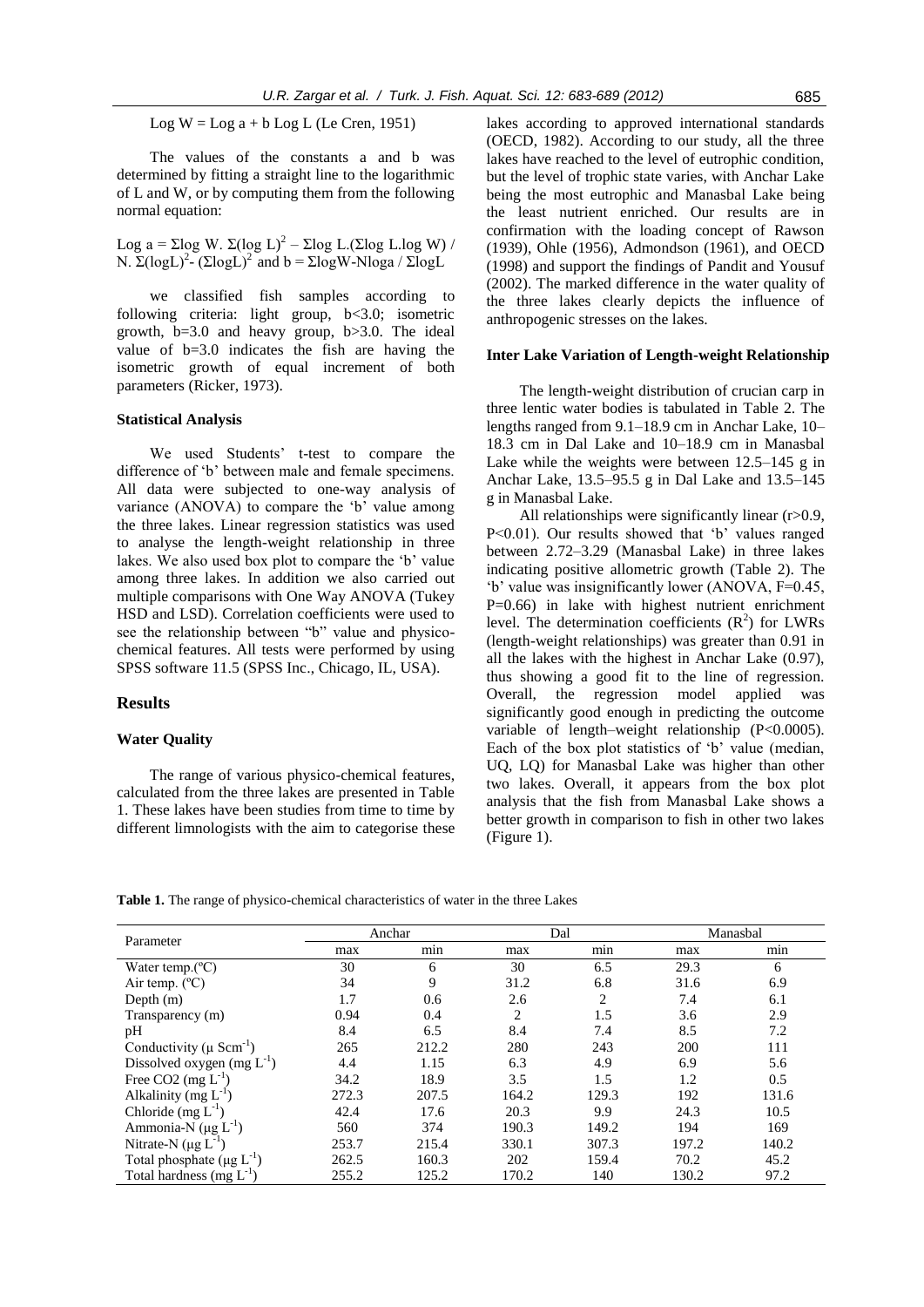|                  | N   | Total length (cm) |      | Weight (g) |       | Parameters of the relationship |      |             |       |
|------------------|-----|-------------------|------|------------|-------|--------------------------------|------|-------------|-------|
| Lake/Sex of Fish |     | Min.              | Max. | Min.       | Max.  | Log a                          | b.   | CI(b)       | $R^2$ |
| Anchar Lake      |     |                   |      |            |       |                                |      |             |       |
| Male             | 19  | 10.6              | 18.4 | 21.5       | 109.0 | $-4.18$                        | 2.72 |             | 0.96  |
| Female           | 32  | 9.1               | 18.9 | 12.5       | 145.0 | $-5.25$                        | 3.23 |             | 0.97  |
| Combined         | 51  | 9.1               | 18.9 | 12.5       | 145.0 | $-5.04$                        | 3.13 | $2.3 - 3.7$ | 0.97  |
| Dal Lake         |     |                   |      |            |       |                                |      |             |       |
| Male             | 34  | 10.0              | 18.3 | 13.5       | 95.5  | $-5.24$                        | 3.20 | ۰           | 0.91  |
| Female           | 36  | 10.6              | 18.3 | 18.5       | 95.5  | $-4.45$                        | 2.83 |             | 0.93  |
| Combined         | 70  | 10.0              | 18.3 | 13.5       | 95.5  | $-4.85$                        | 3.02 | $2.5 - 3.5$ | 0.92  |
| Manashal Lake    |     |                   |      |            |       |                                |      |             |       |
| Male             | 33  | 10.0              | 18.4 | 13.5       | 99.0  | $-4.76$                        | 2.98 |             | 0.95  |
| Female           | 31  | 12.7              | 18.9 | 39.0       | 145.0 | $-5.25$                        | 3.22 |             | 0.92  |
| Combined         | 64  | 10.0              | 18.9 | 13.5       | 145.0 | $-5.40$                        | 3.29 | $2.7 - 3.6$ | 0.96  |
| Overall          | 185 | 10.2              | 18.6 | 17.5       | 119.4 | $-4.93$                        | 3.06 | $2.9 - 3.2$ | 0.94  |

**Table 2**. Parameter estimates of length-weight relationships in *Carassius carassius*

CI (b) is the confidence interval of b

 $R<sup>2</sup>$  coefficient of determination



Figure 1. Box plot showing comparison of 'b' among the three lakes.

### **Effect of Physico Chemical Features on L-W Relationship**

The monthly variation in physico-chemical features showed significant (P<0.05) differences with "b" value in the Dal Lake. The water temperature showed a significant positive correlation with the "b" value (r*p* = 0.8, P<0.01; r*s* = 0.93, P=0.0001; Figure 2). Similarly, some other parameters also showed significant positive correlation. In addition significant negative correlations were also observed between physico-chemical features and "b" value. The correlation between "b" value and environmental variables in Dal Lake is presented in Table 3.

### **Effect of Sex on L-W Relationship**

Sexes showed significant (P<0.05) differences in "b" value in two lakes (Dal and Manasbal Lakes) while as trend was different in Anchar Lake where sexes showed insignificant (P>0.05) differences.

### **Effect of Season on L-W Relationship**

Statistically seasons showed significant differences in "b" value in Dal Lake  $(F=5.8; p=0.02)$ . Multiple comparisons showed significant differences among different seasons: Winter vs Spring (Tukey HSD; P=0.02), winter vs summer (Tukey HSD; P=0.04), winter vs autumn (Tukey HSD;  $P=0.31$ ). Similarly LSD comparisons also showed significant differences among different seasons (Table 4).

### **Discussion**

#### **Inter Lake Variation of Length-weight Relationship**

In previous studies some research workers have taken interest in the length-weight relationship of *Carassius carassius*. Yousuf *et al*. (1992) for example conducted studies on the biological aspects of fish in Manasbal Lake and found that the Crucian Carp (*C. carassius*) possessed "b" value of 2.47. In past,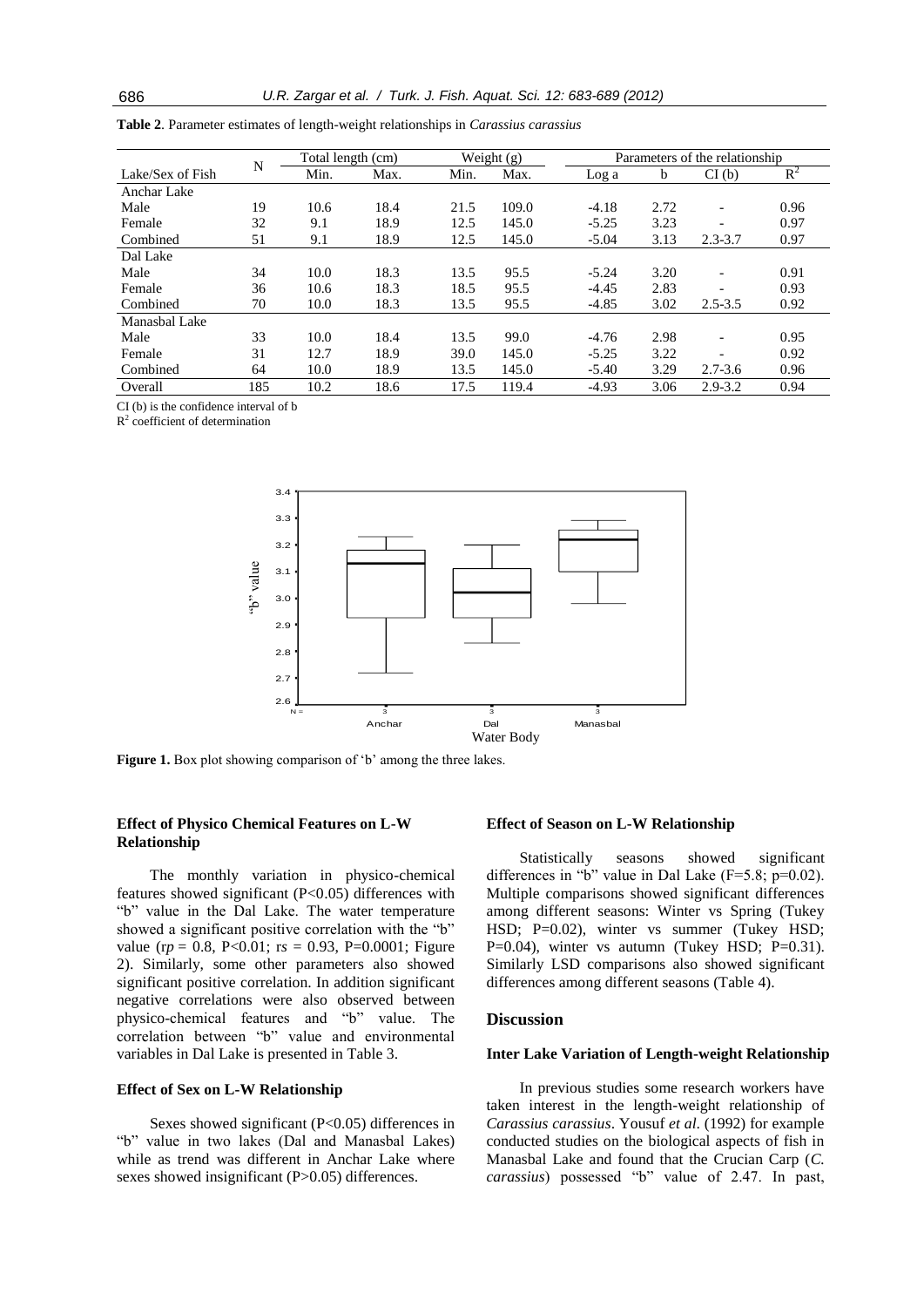

**Figure 2.** 'b' value of *Carassius carassius* collected from Dal Lake plotted against water temperature in different months. The relationship is significant (y =  $0.024x + 2.565$ ; R<sup>2</sup> =  $0.681$ ; P<0.05).

**Table 3.** Correlation between "b" value and environmental variables in Dal Lake

| Parameter                                   | $r_{\rm n}$           | P-value | $r_{\rm s}$           | P-value  |
|---------------------------------------------|-----------------------|---------|-----------------------|----------|
| Water temp. $(^{\circ}C)$                   | $0.82$ **             | 0.001   | $0.93***$             | 0.0001   |
| Air temp. $(^{\circ}C)$                     | $0.884***$            | 0.00    | $0.884***$            | $\Omega$ |
| Depth $(m)$                                 | $-0.623$ <sup>*</sup> | 0.04    | $-0.623$ <sup>*</sup> | 0.04     |
| Transparency (m)                            | $-0.889$ **           | 0.001   | $-0.889$ **           | 0.001    |
| pH                                          | $0.742**$             | 0.009   | $0.742**$             | 0.009    |
| Conductivity ( $\mu$ Scm <sup>-1</sup> )    | $0.948***$            | 0.00    | $0.948***$            | $\theta$ |
| Dissolved Oxygen (mgL <sup>-1</sup> )       | $-0.759**$            | 0.007   | $-0.759**$            | 0.007    |
| Free $CO_2$ (mg $L^{-1}$ )                  | $0.639*$              | 0.034   | $0.639*$              | 0.034    |
| Alkalinity (mg $L^{-1}$ )                   | 0.497                 | 0.12    | 0.497                 | 0.12     |
| Chloride $(mg L^{-1})$                      | $0.683*$              | 0.02    | $0.683*$              | 0.02     |
| Ammonia-N $(\mu g L^{-1})$                  | $0.925***$            | 0.00    | $0.925***$            | $\theta$ |
| Nitrate-N $(\mu g L^{-1})$                  | $0.603*$              | 0.05    | $0.603^*$             | 0.05     |
| Total phosphate ( $\mu$ g L <sup>-1</sup> ) | $0.847**$             | 0.001   | $0.847**$             | 0.001    |
| <b>Total Hardness</b>                       | $0.888^{**}$          | 0.00    | $0.888^{**}$          | $\Omega$ |

 $r_p$  is Pearson Correlation,  $r_s$  is Spearman's correlation, \* Correlation significant at 0.05 (2-tailed), \*\*Correlation significant at 0.01 (2-tailed),

**Table 4.** Multiple comparison tests (Tukey HSD & LSD) in "b" value in Dal Lake

| Tukey HSD        | P-Value    |                  | P-Value    |
|------------------|------------|------------------|------------|
| Winter vs Spring | $0.02^{0}$ | Winter vs Spring | $0.005^*$  |
| Summer vs Winter | $0.04*$    | Summer vs Winter | $0.01^{*}$ |
| Autumn vs Winter | ).32       | Autumn vs Winter | U. I       |

\* Mean difference is significant at 0.05 level.

researchers have pointed out that limnological features of water bodies in the Kashmir Himalayas show differences in water quality and trophic status and so inter specific differences in length-weight relationship could be due to the changed environmental factor (Zuthshi *et al*., 1980). Present study also supports their findings.

The fish showed positive allometric growth (b>3.0; heavy group) in Manasbal and Anchar lakes and isometric growth of equal increment of both parameters of length and weight in the Dal Lake. It has been reported by some fish biologists that 'b' values usually range from 2.5 to 4.0 for many fish species (Pervin and Mortuza, 2008). Although, Smith (1996) had adopted two groups; flattened group  $(b=2.65 \text{ to } 2.75)$  and heavy bodied  $(b = 2.91 \text{ to } 3.06)$ which can be used for restricted species of fish, but the grouping which we adopted in our study reflects the pattern which is widely accepted (Salam *et al.*, 2005; Cherif *et al.*, 2008).

### **Effect of Physico-Chemical Features on L-W Relationship**

The results from the present study shows that lengthweight relationship in Dal Lake is influenced by some of the physico-chemical features. Similar observations were mentioned by earlier workers from this region as well as from other researchers who stated that length– weight relationship is influenced by physico-chemical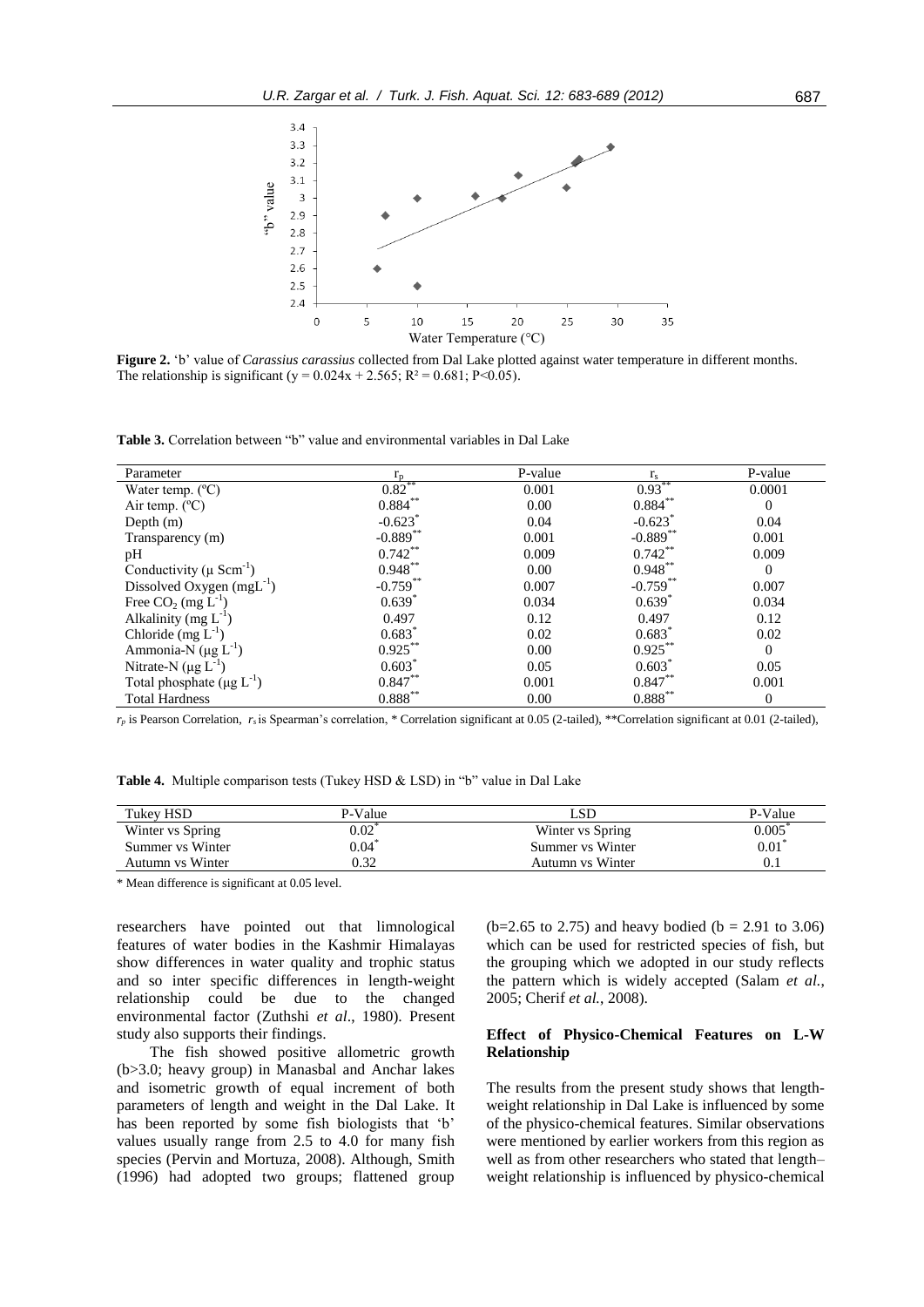parameters of water (Sunder and Subla, 1984a; Weatherley and Gill, 1987). It has been reported that prevailing environmental conditions (Przybylski, 1996; Tsoumani *et al*., 2006) and intrinsic factors (Knaepkens *et al*., 2002) are related to the growth of fish. However, this speculation needs further investigation on other exotic as well as in endemic fish.

### **Effect of Sex on L-W Relationship**

Females showed 'b' values more than males in two lakes (Anchar and Manasbal lakes). The mean regression exponent in L-W relationship of male and female showed closeness to 3.0 ( $b \ge 3.0$ ). Our study coincides with the findings of Muchlisin *et al.* (2010) which stated that the 'b*'* value of female *Poropuntius tawarensis,* was slightly higher than in males. However, the slightly higher value of 'b' in males (Dal Lake) coincides very well with the findings of Jhingran (1961). The 'b' values showed significant differences in Dal (P=0.03) and Manasbal lakes  $(P=0.02)$  with respect to sex, while as insignificant difference in Anchar Lake (P=0.054, tendency to show significance). It also seems that the value of 'b' in two sexes varies with habitat (Yousuf *et al*., 2001). Significant differences in 'b' values in two lakes with respect to sex could be due to the differences in feeding intensity between male and female (Shafi and Qudus, 1974; Pervin and Mortuza, 2008) and severe environmental conditions in hypertrophic lake (Anchar Lake) may undermine the effects of feeding intensity in the Anchar Lake and as such insignificant relationship.

### **Effect of Season on L-W Relationship**

Our results are in conformity with the earlier reports of Tesch (1971) who stated that season may influence the L-W relationship. Arslan *et al*. (2004), for example, found 'b' value recorded in the winter was significantly lower than  $3.0$  (P<0.01) indicated a negative allometric growth during this season. Our results also showed 'b' value lower than 3 (Average b  $= 2.6$ ; P<0.01) in winter season. In other seasons average 'b' slightly deviated from isometric growth i.e. 3. There has been continuous debate on the impact of seasons on the L-W relationship in fish and majority of fish biologists believe that 'b' value's are dependent on physiological growth condition such as gonad development or food availability (Jennings *et al*., 2001), biological and environmental condition, geographical, temporal and sampling factor (Bagenal and Tesch, 1978; Froese, 2006).

### **Conclusions and Suggestions**

In summary, our study shows that alteration in water quality, season and sex may influence the length-weight relationship. Multiple comparisons

showed significant differences in 'b' values among different seasons in Dal Lake. In future, we need holistic approach to elucidate the effects of eutrophication/environmental deterioration on the fish health. The incorporation of various indices (biological, physiological, biochemical etc.) will represent an integrative measure which is essential as it is generally not known which environmental stress responses or combinations of responses might be affected and therefore suitable for revealing the effect of water quality on fish health. Although there is a debate among fish biologists whether to use biometric indices for assessing the environmental quality, still these can be used as early warning indicators which can provide useful information to authorities dealing with environment related issues.

### **References**

- Able, K.W., Manderson, J.P. and Studholme, A.L. 1999. Habitat quality for shallow water fishes in urban estuary: the effect of man-made structures on growth. Mar. Ecol., 187: 227–235.
- Adam, S.M. and Greely, M.S. 2000. Ecotoxicological indicators of water quality: Using multi-response indicators to assess the health of aquatic ecosystems. Water, Air and Soil Pollution, 123: 103-115.
- Adams, S.M., Brown, A.M. and Goede, R.W. 1993. A quantitative health assessment index for rapid evaluation of fish condition in the field. Trans. Am. Fish. Soc., 122: 63–73.
- American Public Health Association 1998. Standard methods for the examination of water and wastewater. American Public Health Association, the American Water Works Association and the Water Environment Federation.  $20^{th}$  Ed. Washington, DC: 1220
- Beyer, J.E. 1987. On length-weight relationship. Computing the mean weight of the fish of a given length class. Fishbyte, 5: 11–13.
- Bolger, T. and Connoly, P.L. 1989. The selection of suitable indices for the measurement and analysis of fish condition. J. Fish Biol., 34: 171–182.
- Burke, J.S., Peters, D.S. and Hanson, P.J. 1993. Morphological indices and otolith microstructure of Atlantic croaker, *Micropogonias undalatus*, as indicators of habitat quality along an estuarine pollution gradient, Environ. Biol. Fishes, 36: 25–33.
- Cairns, J.J. 1983. Are single species toxicity tests alone adequate for estimating environmental hazard? Hydrobioloy, 100: 47-57
- Cherif, M., Zarrad, R., Gharbi, H., Missaoui, H. and Jarboui, O. 2008. Length-weight relationships for 11 fish species from the Gulf of Tunis (SW Mediterranean Sea, Tunisia). Panam JAS. 3: 1–5.
- Froese, R. and Pauly, D. 1998. Fishbase: concepts, design and data sources. ICLARM, Manila.
- Grosse, D.J., Scholz, P.M., Hirshfield, M.F., Meaburn, G.M. and Fletcher, M. 1997. Fisheries and pollution: an overview. Trans. Am. Fish. Soc., 126: 1357–1380.
- Jhingran, A.G. 1961. Studies on the maturity and fecundity of the Gangetic Anchovy *Setipinna phasa* (Ham.). Indian J. Fish., 8: 291-311
- Karr, J.R. 1981. Assessment of biotic integrity using fish communities. Fisheries, 6: 21-27